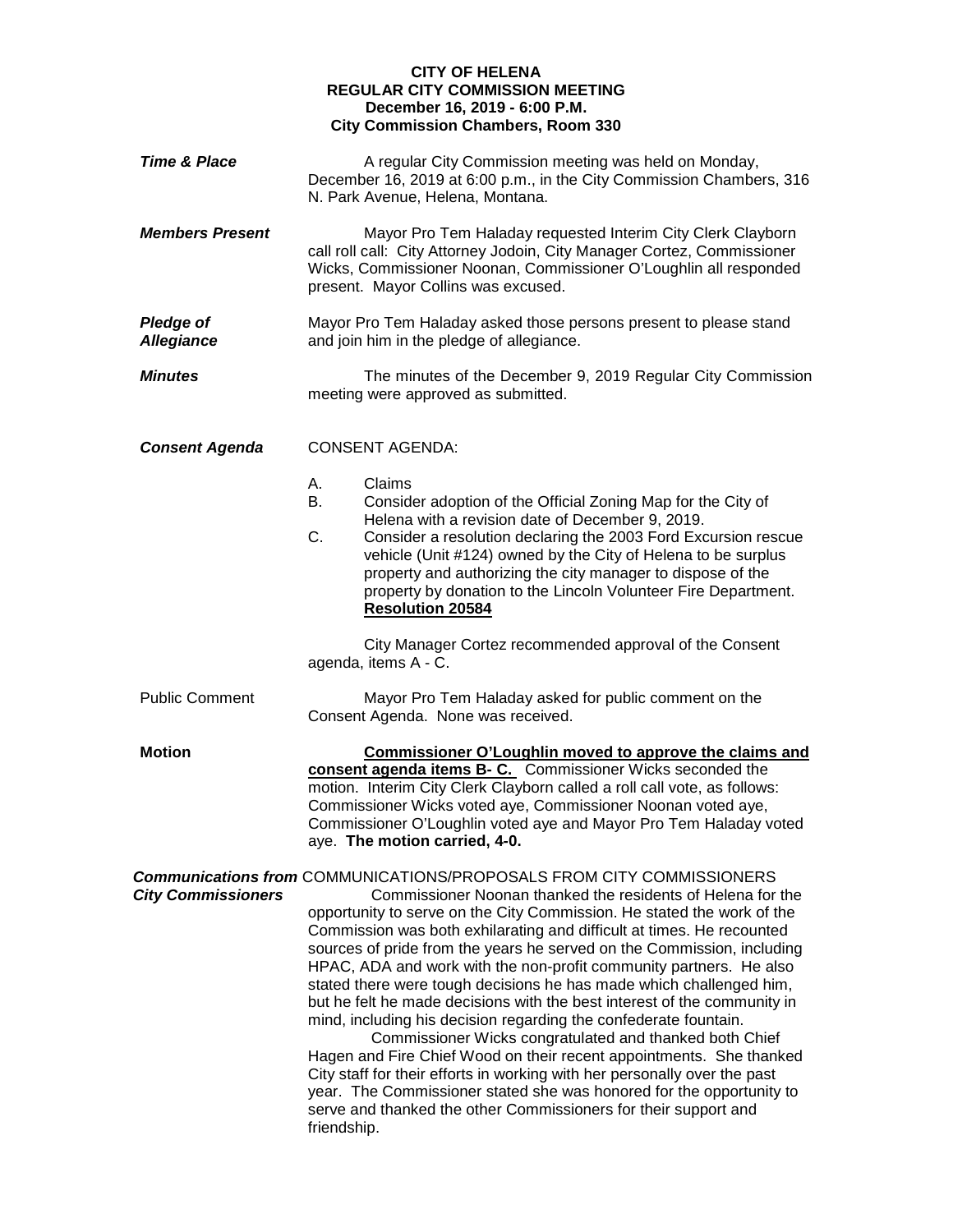|                                              | Commissioner O'Loughlin gave remarks about Commissioner<br>Noonan and Commissioner Wicks and their service to the Helena<br>community, and their efforts in improving the Commission as a legislative<br>body. Commissioner O'Loughlin stated she looked forward to what<br>Commissioner Wicks would bring moving forward and Commissioner<br>Noonan for his genuine care for the City and his vision for the<br>community.<br>Commissioner Haladay thanked Commissioner Wicks for her<br>thoughtfulness and her zeal with which she has approached her work on<br>the Commission. Mayor Pro Tem Haladay thanked Commissioner<br>Noonan for not only being a collaborative member of the Commission,<br>but also for his friendship. Commissioner Haladay recounted the number<br>of accomplishments the Commission had accomplished over the past<br>year, and thanked Commissioners Noonan and Wicks for the role they<br>played in getting the work of the City done. |
|----------------------------------------------|--------------------------------------------------------------------------------------------------------------------------------------------------------------------------------------------------------------------------------------------------------------------------------------------------------------------------------------------------------------------------------------------------------------------------------------------------------------------------------------------------------------------------------------------------------------------------------------------------------------------------------------------------------------------------------------------------------------------------------------------------------------------------------------------------------------------------------------------------------------------------------------------------------------------------------------------------------------------------|
| <b>Report of the City</b><br><b>Attorney</b> | REPORT OF THE CITY ATTORNEY<br>City Attorney Jodoin stated there was nothing to report.                                                                                                                                                                                                                                                                                                                                                                                                                                                                                                                                                                                                                                                                                                                                                                                                                                                                                  |
| <b>Litigation Strategy</b>                   | <b>LITIGATION STRATEGY</b><br>City Attorney Jodoin stated there was nothing to report.                                                                                                                                                                                                                                                                                                                                                                                                                                                                                                                                                                                                                                                                                                                                                                                                                                                                                   |
| <b>Report of the City</b><br><b>Manager</b>  | REPORT OF THE CITY MANAGER<br>City Manager Cortez took this time to thank Commissioners<br>Wicks and Noonan for their guidance and service.                                                                                                                                                                                                                                                                                                                                                                                                                                                                                                                                                                                                                                                                                                                                                                                                                              |
| <b>Report from the</b><br><b>HCC</b>         | REPORT FROM THE HELENA CITIZENS COUNCIL<br>HCC Chair Sumner Sharpe thanked Commissioners Wicks and<br>Noonan for their service. Mr. Sharpe stated there was not a meeting this<br>month and at the first meeting in the new year there would be elections<br>of the executive committee and invited the Commission to attend.                                                                                                                                                                                                                                                                                                                                                                                                                                                                                                                                                                                                                                            |
| <b>Regular Items</b>                         | <b>REGULAR ITEMS</b>                                                                                                                                                                                                                                                                                                                                                                                                                                                                                                                                                                                                                                                                                                                                                                                                                                                                                                                                                     |
|                                              | CONSIDER A RESOLUTION TO DISSOLVE THE CIVIC<br>Α.<br>CENTER BOARD AND TO IDENTIFY OR CREATE AN<br>ADVISORY BODY BY JANUARY 2021 TO SUPPORT<br>PERFORMANCE, VISUAL AND MEDIA ARTS, AS WELL AS<br>TO PROVIDE PROGRAMMATIC OVERSIGHT OF THE CIVIC<br>CENTER.                                                                                                                                                                                                                                                                                                                                                                                                                                                                                                                                                                                                                                                                                                                |
| <b>Staff Report</b>                          | City Manager Cortez reported on November 18, the City of<br>Helena Commission directed staff to draft a resolution for the dissolution<br>of the Civic Center Board.<br>The proposed resolution dissolves the Civic Center Board and<br>seeks to identify or create an alternate body to ensure support for the<br>performing, visual and media arts, as well as to provide programmatic<br>oversight of the Civic Center.<br>The proposed language recognizes the importance of<br>performing, visual and media arts, and programmatic activities at the<br>Civic Center while also recognizing the need for a new governance body<br>that can work in partnership with the City of Helena Commission and<br>staff.<br>Manager Cortez recommended approval of a resolution to<br>dissolve the Civic Center Board and to identify or create an advisory                                                                                                                  |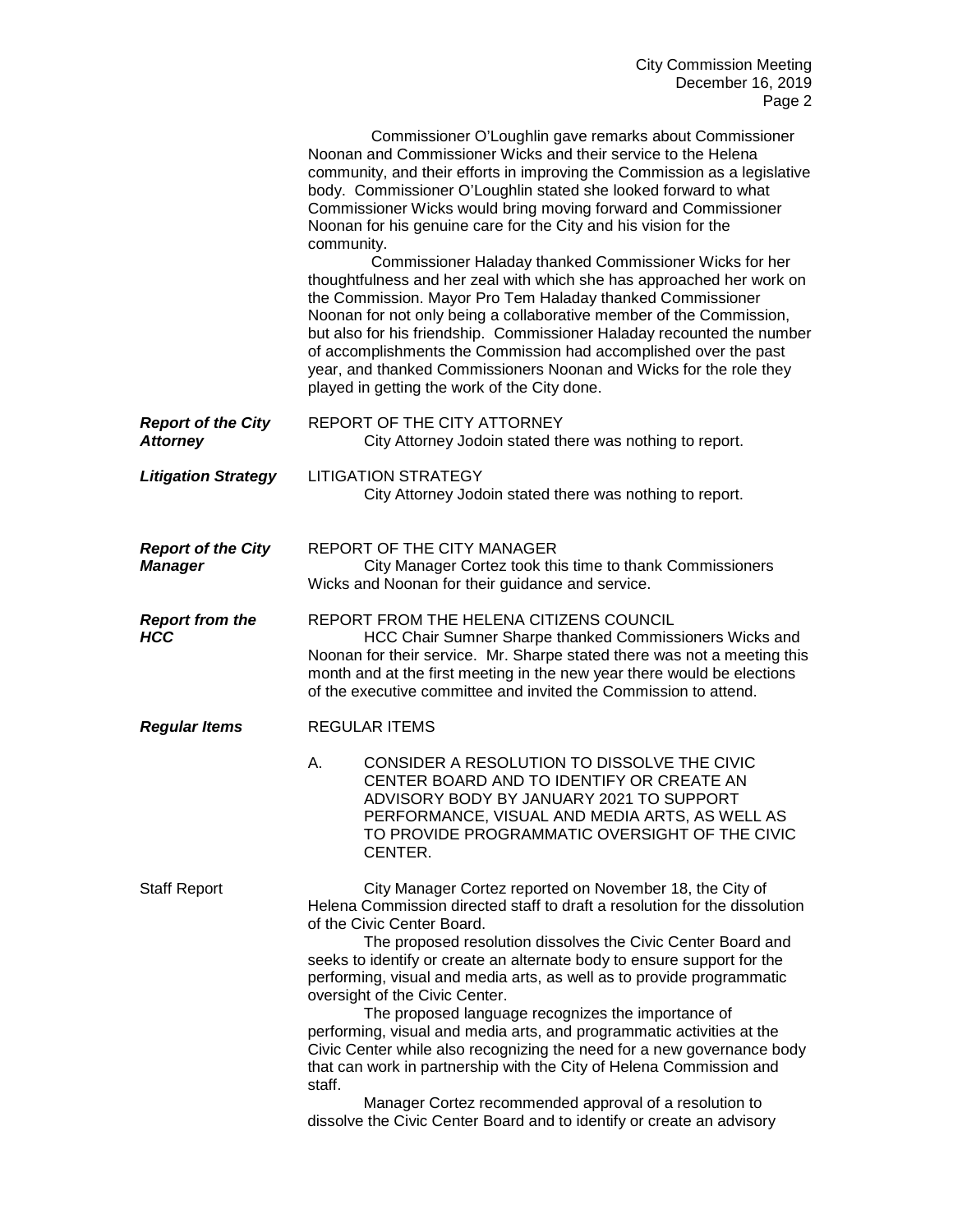body by January 2021 to support performance, visual and media arts, as well as to provide programmatic oversight of the civic center.

Public Comment Mayor Pro Tem Haladay asked for public comment

Pat Keim, President of Helena Symphony, read a letter from the Helena Symphony Board of Directors. The letter was given to the Clerk for the permanent record. The letter stated general support for the decision to dissolve the Civic Center Board and formation of a new advisory body for the Civic Center. Mr. Keim added the symphony was thankful for the work of the Civic Center Board in their efforts to support the Civic Center as a facility.

Sumner Sharpe, HCC Chair, spoke to previous years discussion within the HCC in greater transparency of the Civic Center Board, and budgetary deficiencies discussion, and general support of efforts to promote new opportunities for programming and activities at the facility. Mr. Sharpe expressed concern over the lack of cooperation between the Civic Center Board and other advisory bodies, including the HCC. Mr. Sharpe stated he believed personally their needed to be greater consistency in the formation and management of advisory bodies.

Kathleen Pace, Civic Center Board Member, stated concern over statements made at a previous meeting regarding the accounting of funds by the Civic Center Board. Ms. Pace stated she felt the advisory body was an integral part of maintaining the costs and affordability of the use of the facility. Ms. Pace stated the use of the Civic Center facility had a ripple effect within the local economy and asked the Commission to consider this when making their decision.

Judy Kline, president of Civic Center board, spoke in opposition of the resolution. She asked the individuals in attendance who concur with this statement to stand. Ms. Kline stated for the record all monies raised by the Civic Center Board were used to the benefit of the facility. Ms. Kline stated the Civic Center Board had offered more than fundraising efforts for the facility but offered advice to the staff and Commission.

Mike Dasilva, Civic Center Board member, spoke in opposition of the resolution.

Bridget Holland, Civic Center Board member, spoke in opposition of the resolution, citing a lack of communication between the Civic Center Board and the Commission as a reason for the dissent.

Kim Abbott, 523 6th Avenue, spoke in support of the resolution, thanking the current and former board members for their efforts, and stated she felt this thoughtful manner in which the Commission was moving forward with the Civic Center.

Kevin Hamm, spoke in support of the resolution, stating the current board is not reflective of the community and the formation of a new advisory body would bring new ideas to the facility.

Chuck Hunter, 717 Dearborn, spoke in opposition to the resolution, citing his concerns over the broader discussion regarding the advisory bodies as a whole and concern over efficiencies as a reason for dissolving this board and possibly others, and expressed concern over the future of the Golf Advisory Board, on which he sits.

Carol Bondy, expressed concern over the decision to dissolve the Civic Center Board, and spoke in opposition to the resolution.

Kevin Casey, spoke in support of the resolution.

Brian Kahn, spoke to the broader discussion of discourse in this matter and the government as a whole, and asked the commission should consider the polarization of the body politic and ask the commission to work towards unifying the opposing sides.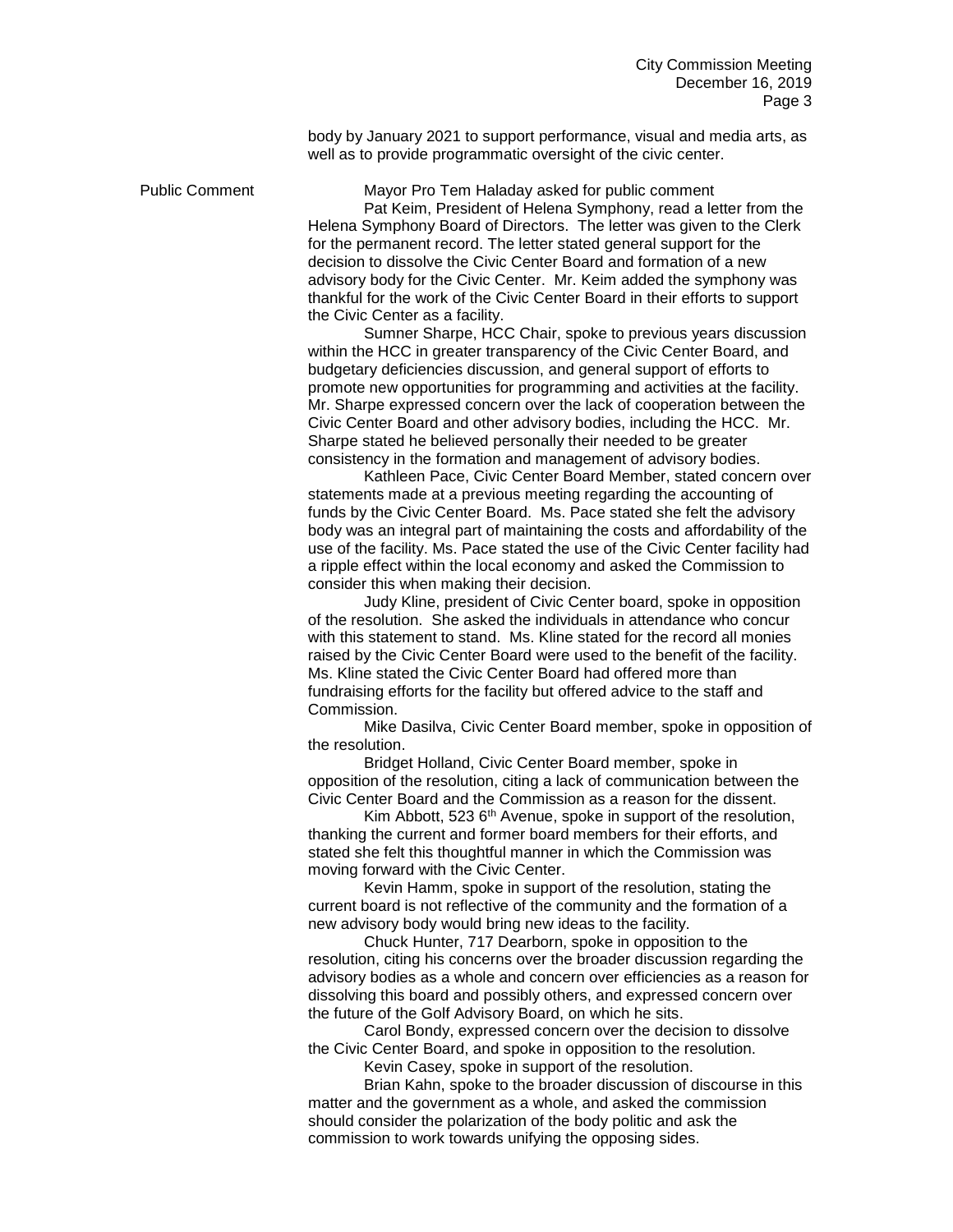Claudia Clifford, resident, spoke in favor of the resolution. Linda Kindrick, 71 Ruby Mountain Road, Clancy, stated she believed the programming was the responsibility of the Civic Center Staff, and asked the Commission to not support the resolution to dissolve the Civic Center Board.

Discussion Commissioner O'Loughlin asked for clarification on the date cited in the resolution for reforming the new advisory body in the coming year and how the process of this formation would be carried out. Manager Cortez asked Director Ponozzo to assist in answering the question. Manager Cortez stated this would be an open and active engagement with the broader public, Director Ponozzo stated she concurred with the Manager stating the opening discussions and listening sessions with the public was just a starting point, the next year will be seeking guidance from the Commission as to how the new advisory board will be formed. Commissioner Wicks asked Mr. Hamm to speak further on resistance he has found in bringing events to the Civic Center. Mr. Hamm stated he has often found the resistance to new ideas for programming and events at the Civic Center frustrating, and the Civic Center Board has opposed specific events he personally had made efforts to bring to the Civic Center. Commissioner O'Loughlin stated she had been reading minutes from the past twenty years from the Civic Center Board, and she said

there was no doubt the commitment of those individuals who have served. She noted there was similarities to how boards of non-profits operate. The treasurer's reports focus on the one account to which they had fund raised and spent to the benefit of the Civic Center. Commissioner O'Loughlin stated the focus of the board seemed to be focused primarily on the events they had helped to organize, and while there was no doubt the passion and effort surrounding those events, there was not very much discussion by the board about the Civic Center more broadly. The Commissioner stated there also seemed to be resistance to new ideas from some board members and the public, with the Board stating they were not to serve "special favors" to community members, but this seemed to lack substance as an argument against the new ideas. The Commissioner stated she felt this was counter productive to ensuring the success of the Civic Center, and the facility itself. The Commissioner thanked the City Manager for bringing forward in this resolution the formation of a new board in the next year, and she felt this would allow for a continued discussion in the upcoming year and the incoming commission members.

Commissioner Wicks stated she had received comments from a current member of the Civic Center Board, who asked not to be identified, did not want to speak in public and did not agree with a letter submitted by the board. The Commissioner stated the fact a current member of the Board did not feel as though they could speak candidly in opposition spoke to a much deeper issue with the culture of the Board.

**Motion Commissioner O'Loughlin moved to approve the resolution to dissolve the Civic Center Board and to identify or create an advisory body by January 2021 to support performance, visual and media arts, as well as to provide programmatic oversight of the civic center.**

Discussion Commissioner Noonan stated he was aware this was an ongoing issue which had brought forth rancor in the past, and he was hopeful this resolution would be the beginning of a new future of the Civic Center.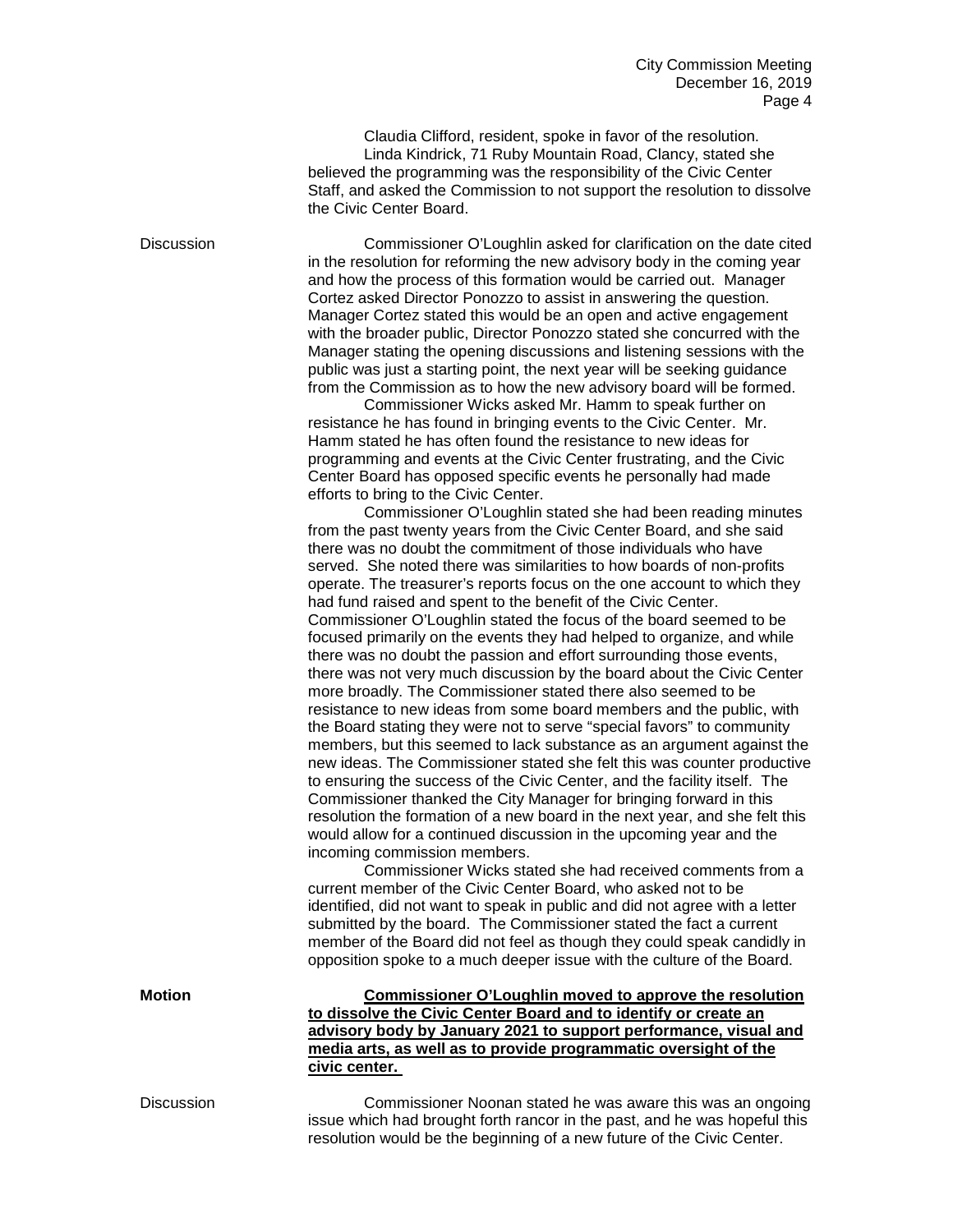Commissioner Haladay cited an analysis report of the Civic Center board in 2017 which had occurred at the direction of a previous commission. The Commissioner stated the general findings of the report were the community supported new ideas and programming for the use of a beloved and underutilized facility, and these recommendations were not well received by the Civic Center Board.

**Vote Commissioner Wicks seconded the motion. Interim City Clerk Clayborn called a roll call vote, as follows: Commissioner Wicks voted aye, Commissioner Noonan voted aye, Commissioner O'Loughlin voted aye and Mayor Pro Tem Haladay voted aye. The motion carried, 4-0. Resolution 20585**

> B. DIRECT THE CITY MANAGER TO ENTER INTO A BUY/SELL AGREEMENT TO SELL A TRACT OF LAND LOCATED IN PORTIONS OF LOTS 8, 9, AND 10 OF THE CHESSMAN AND DAVIS PLACER, HELENA, MONTANA AND LOT 1, BLOCK 4 OF THE CENTRAL ADDITION TO HELENA MONTANA, BOOK 4, PAGE 8659 (THE BUS DEPOT) TO SEELEY BUILDING, LLC FOR \$300,000.

Staff Report Community Development Director Sharon Haugen reported earlier this year, the City issued a Request for Proposals (RFP) soliciting concepts to lease and/or sale of the property located at 630 Last Chance Gulch (Bus Depot). Goals for the disposing the Bus Depot include: 1. impact of the proposal for the Downtown; 2. maximization of retail/commercial space on the ground floor; 3. offers of community benefits and 4. strategic partnership with capable entities. The City received four responses to the RFP. The respondents were Bjerke & Smith, Ray Kuntz and the Seeley Family Trust, Kim Smith and Mike & Susan Hughes, and D & M Development. A committee consisting of a representatives from the HBID, MBAC, lending industry, City Commission, and city staff reviewed the proposals and conducted interviews with the respondents. The group selected Ray Kuntz and the Seeley Family Trust as the top proposal. The purchase price will be \$300,000. This project was chosen because it offered a number of elements that addressed the articulated goals including partnerships with non-profits (Pureview Clinic and Intrepid Credit Union), as well as creation of two 120% AMI eligible units (out of eight units). Also, the respondents proposed completion date of July-August 2021. To protect the affordability of the two 120% AMI units for a period of ten years, City and Developer will enter into a deed restriction agreement. Once staff has determined the best mechanism to protect affordability, staff will present these deed restrictions to the Commission in early 2020. The net proceeds of this transaction will be deposited in the General Fund. The City will create a Community Renewal Fund to allocate these monies for future economic development activities. Staff will prepare a framework for the new Community Renewal Fund.

> Seeley Building, LLC., would like to purchase the property at 630 Last Chance Gulch and construct a mixed-use building which includes units for workforce housing, a non-profit clinic and other businesses. City will use net proceeds from the disposition of this asset to establish a Community Renewal Fund.

The sale of the property at 630 Last Chance Gulch will result in the construction of a new mixed-use building that will have a mix of commercial space, housing, and a health clinic.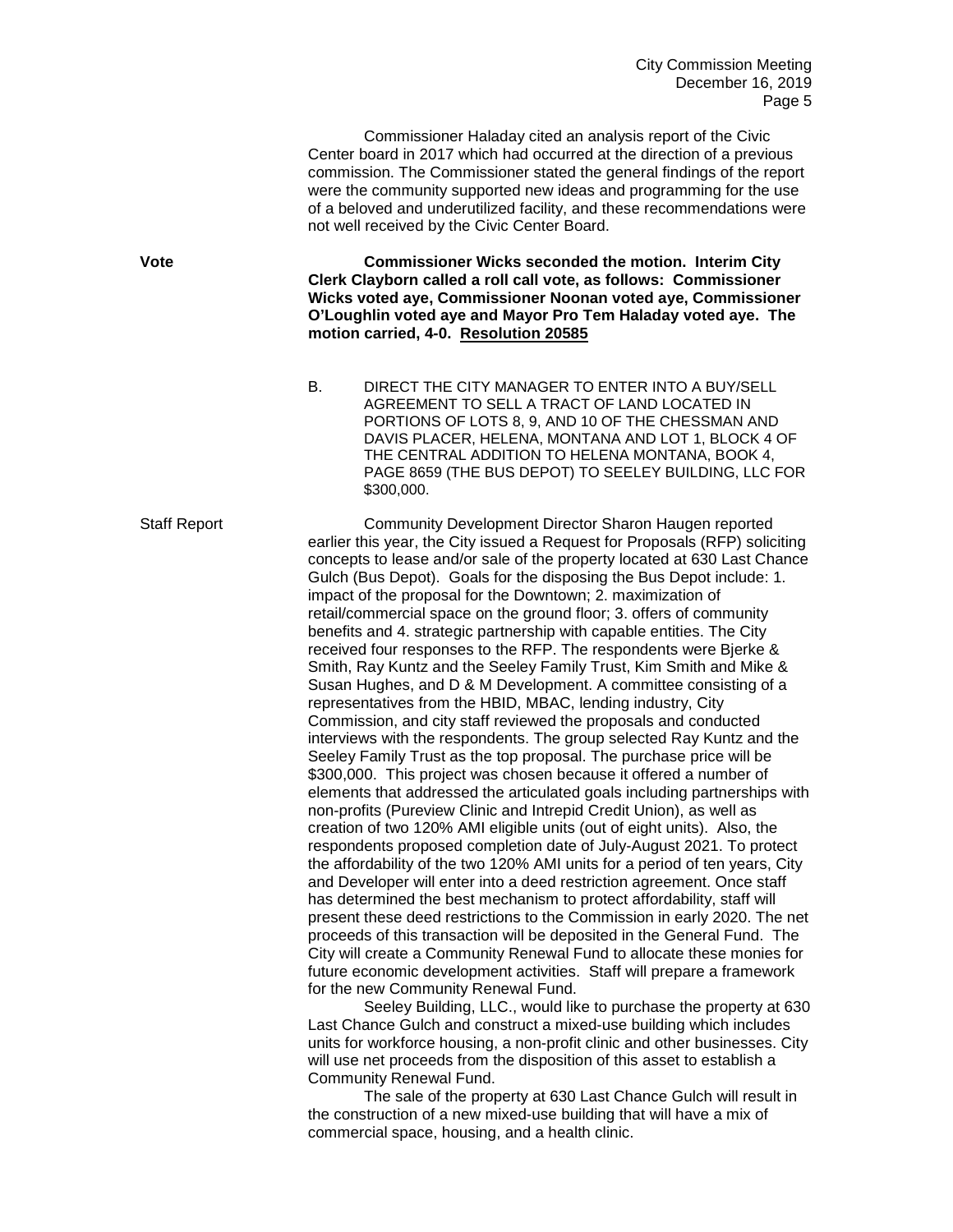|                       | Any new construction will be built in accordance to the latest<br>adopted Energy codes and will take advantage of the existing<br>infrastructure. The redevelopment of this lot may encourage the<br>rehabilitation and/or redevelopment of other properties in the Downtown.<br>Community Development Director Haugen recommended<br>authorizing the City Manager to enter into a Buy/Sell Agreement to sell a<br>tract of land located in portions of Lots 8, 9, and 10 of the Chessman and<br>Davis Placer, Helena, Montana and Lot 1, Block 4 of the Central Addition<br>(the Bus Depot) to Helena Montana, Book 4, Page 8659 to Seeley<br>Building, LLC. for \$300,000.                                                                                                                                                                                |
|-----------------------|-------------------------------------------------------------------------------------------------------------------------------------------------------------------------------------------------------------------------------------------------------------------------------------------------------------------------------------------------------------------------------------------------------------------------------------------------------------------------------------------------------------------------------------------------------------------------------------------------------------------------------------------------------------------------------------------------------------------------------------------------------------------------------------------------------------------------------------------------------------|
|                       | Direct City Manager to bring to the Commission deed restrictions<br>to protect affordability in early 2020                                                                                                                                                                                                                                                                                                                                                                                                                                                                                                                                                                                                                                                                                                                                                  |
| <b>Public Comment</b> | Mayor Pro Tem Haladay asked for public comment.<br>Mr. Seeley thanked the Commission for their efforts in pursuing<br>this project and others like it. Mr. Seeley also thanked Commissioner<br>Wicks and Noonan for their service.                                                                                                                                                                                                                                                                                                                                                                                                                                                                                                                                                                                                                          |
| <b>Motion</b>         | <b>Commissioner Noonan moved to approve a Buy Sell</b><br>agreement between the City of Helena and Merite LLC for real<br>property owned by the City, known as KCAP Park, located at the<br>north-west corner of Broadway Street and Cruse Avenue, for \$5,000<br>and to Direct City Manager to bring parameters and definition of the<br><b>Community Renewal Fund no later than 90 days after closing</b><br>escrow. Commissioner Wicks seconded the motion.                                                                                                                                                                                                                                                                                                                                                                                              |
| <b>Discussion</b>     | Commissioner Wicks thanked City Staff for their efforts in this<br>process and stated excitement over this new process developed for<br>RFP's and stated she looked forward to seeing what the future holds for<br>projects such as this one.<br>Commissioner Noonan stated this was an example of a great<br>partnership between a community partner, like Mr. Seeley, and City<br>Staff.<br>Mayor Pro Tem Haladay concurred with the other comments and<br>felt this was the inception of a great future for the downtown area and<br>would serve as an example for how this type of project and others like it<br>would be a result of the new and improved RFP process. Mayor Pro<br>Tem Haladay stated this was a great example of how the surplus<br>property could be utilized to the benefit the downtown URD and to the<br>betterment of the City. |
| <b>Vote</b>           | Interim City Clerk Clayborn called a roll call vote, as follows:<br>Commissioner Wicks voted aye, Commissioner Noonan voted aye,<br>Commissioner O'Loughlin voted aye and Mayor Pro Tem Haladay<br>voted aye. The motion carried, 4-0.                                                                                                                                                                                                                                                                                                                                                                                                                                                                                                                                                                                                                      |
|                       | Commissioner Noonan moved to approve a motion the Buy-<br>Sell agreement to include earnest money of fifty percent of the sale<br>price. Commissioner Haladay seconded the motion. Interim City Clerk<br>Clayborn called a roll call vote, as follows: Commissioner Haladay voted<br>aye, Commissioner Wicks voted aye, Commissioner Noonan voted aye<br>and Mayor Collins voted aye. The motion carried, 4-0.                                                                                                                                                                                                                                                                                                                                                                                                                                              |
|                       | CONSIDER A RESOLUTION OF INTENTION TO CREATE THE<br>C.<br>BUSINESS IMPROVEMENT DISTRICT AND SET A PUBLIC HEARING                                                                                                                                                                                                                                                                                                                                                                                                                                                                                                                                                                                                                                                                                                                                            |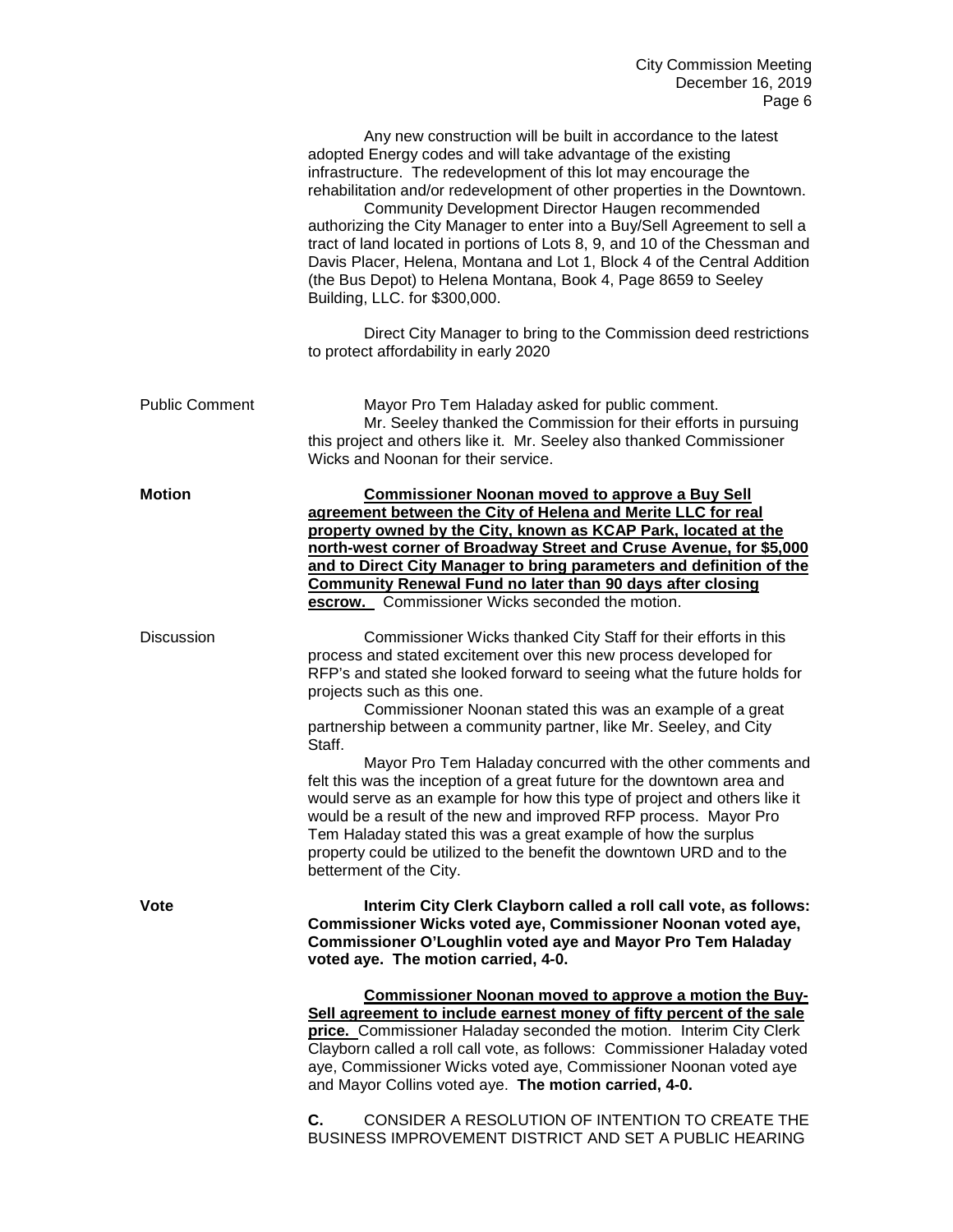## DATE OF 1/13/20.

| <b>Staff Report</b>   | Budget Analyst Chris Couey reported the City created the<br>Business Improvement District (BID) in August 2010. BID's have a life of<br>10 years according to state law. There is not a specific renewal option in<br>state law, but the BID may be recreated for another 10 years at the will of<br>the City Commission.<br>State law requires we receive petitions from owners of at least<br>60% of the area of the proposed district shown in the attached "Proposed<br>BID Boundary." The BID staff collected petitions equal to 67.4%.<br>Electronic and hard copies of the signed petitions are available in the<br>Finance office. The current BID expires August 10, 2020.<br>City Staff recommended approval of a resolution of intention to<br>create the Business Improvement District within the City of Helena,<br>Montana and set a public hearing on January 13, 2020. |
|-----------------------|----------------------------------------------------------------------------------------------------------------------------------------------------------------------------------------------------------------------------------------------------------------------------------------------------------------------------------------------------------------------------------------------------------------------------------------------------------------------------------------------------------------------------------------------------------------------------------------------------------------------------------------------------------------------------------------------------------------------------------------------------------------------------------------------------------------------------------------------------------------------------------------|
| <b>Public Comment</b> | Mayor Pro Tem Haladay asked for public comment.<br>Executive Director of the BID Micky Zurcher spoke iin favor of<br>the resolution and stated the BID would continue to collect petitions<br>going forward, and currently the number stood at 69.6%, with the<br>potential for more.                                                                                                                                                                                                                                                                                                                                                                                                                                                                                                                                                                                                  |
| <b>Motion</b>         | <b>Commissioner Noonan moved to approve a resolution of</b><br>intention to create the Business Improvement District within the<br>City of Helena, Montana and to set a public hearing date on January<br>13, 2020. Commissioner Wicks seconded the motion. Resolution<br>20586                                                                                                                                                                                                                                                                                                                                                                                                                                                                                                                                                                                                        |
| <b>Discussion</b>     | Commissioner Noonan recognized the often-difficult position<br>being a member or representative on the BID and thanked all those who<br>chose to serve.<br>Commissioner O'Loughlin and Mayor Pro Tem Haladay echoed<br>Commissioner Noonan's comments, both thanked Director Zurcher for<br>her dedication and efforts in gaining the necessary signatures.                                                                                                                                                                                                                                                                                                                                                                                                                                                                                                                            |
| <b>Vote</b>           | Interim City Clerk Clayborn called a roll call vote, as follows:<br>Commissioner Wicks voted aye, Commissioner Noonan voted aye,<br>Commissioner O'Loughlin voted aye and Mayor Pro Tem Haladay<br>voted aye. The motion carried, 4-0. Resolution 20586                                                                                                                                                                                                                                                                                                                                                                                                                                                                                                                                                                                                                                |
|                       | THE CITY OF HELENA PERSONNEL POLICIES HANDBOOK<br>D.<br>PROMOTES CONSISTENCY AND UNIFORMITY ON<br>EXPECTATIONS FROM EMPLOYEES AND THE CITY AS AN<br>EMPLOYER. SOUND, RELEVANT AND TIMELY UPDATES TO<br>THIS DOCUMENT ENSURE ITS VALUE AS A ROADMAP<br>THAT GUIDES EMPLOYEE-EMPLOYER INTERACTIONS. THE<br>PERSONNEL HANDBOOK CONTAINS INCONSISTENCY,<br>INACCURACIES AND OUTDATED INFORMATION. PERIODIC<br>UPDATES TO THE HANDBOOK ARE IMPERATIVE.                                                                                                                                                                                                                                                                                                                                                                                                                                      |
| <b>Staff Report</b>   | Staff presents updates to four sections in the current Manual:<br>L.<br>Paid Holidays.<br>Ш.<br>Section 1 Equal Employment Opportunity.<br>III.<br>Section 9 Discipline & Grievances Policies and<br>IV.<br>Code of Conduct.                                                                                                                                                                                                                                                                                                                                                                                                                                                                                                                                                                                                                                                           |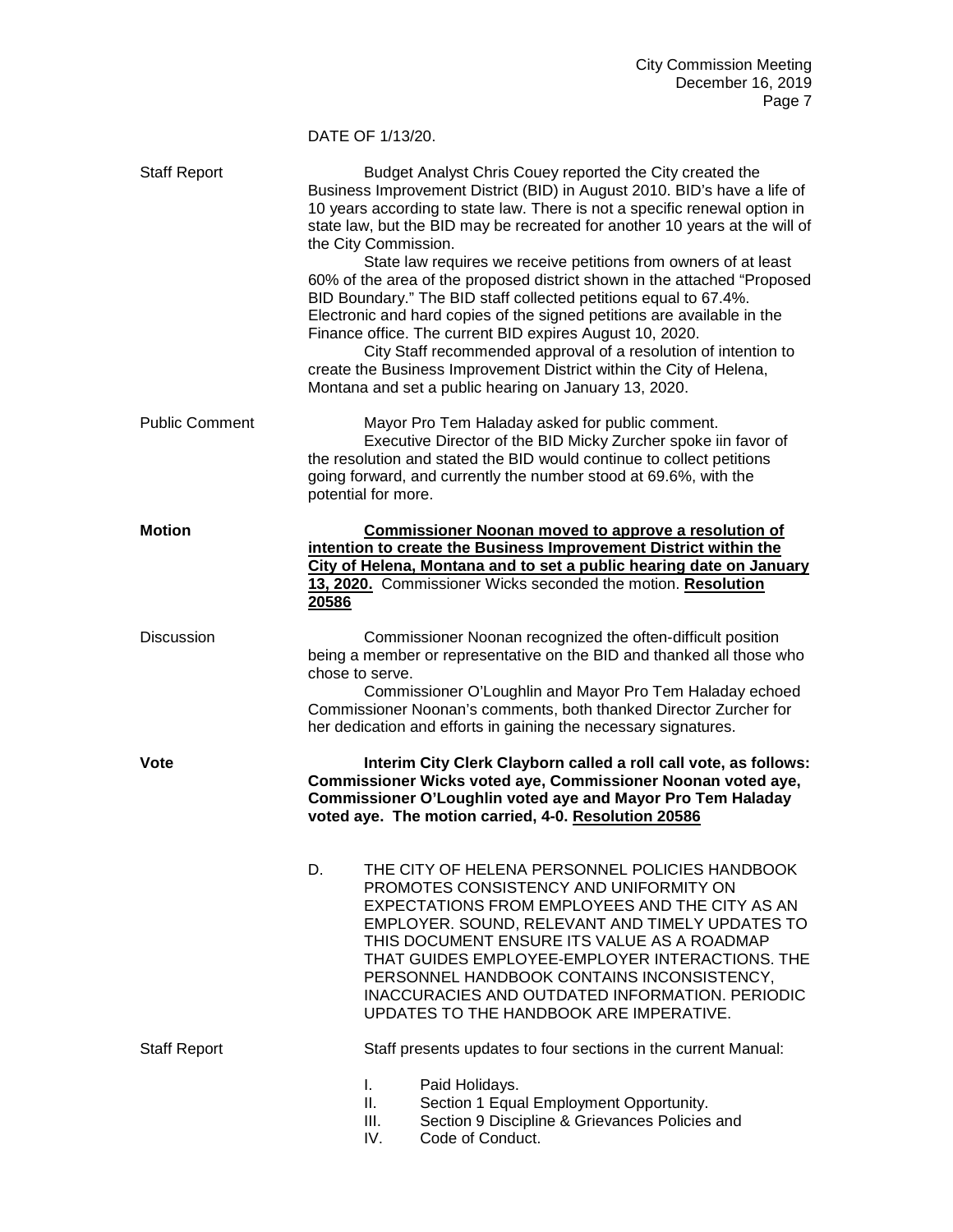Current City policy requires the City Commission to approve changes to the Personnel Handbook. In reviewing the Handbook, it is apparent that the Commission has not approved policy changes in a number of years even though, changes have occurred. The Department recommends that the Commission directs the City Manager to bring substantial amendments I. Paid Holidays. The HR Department recommends adding the day after Thanksgiving as a paid holiday. This change will provide employees 12 paid holidays per calendar year.

The following sections were reviewed by MMIA and legal counsel to ensure that the modifications were consistent with Montana laws and within the risk management framework used by MMIA.

Section 1. The new policy simplifies and clarifies language. Substantive changes include broadening of harassment to include all actions against protected classes including sexual harassment, definition of Bullying and clarification on reporting allegations of harassment.

Section 9. This section reflects modification to the current policy including a more detailed grievance procedure, a more detailed disciplinary framework and distinction between protocols for employees and executive management.

Code of Conduct. The current code of conduct is replaced by STATE OF MONTANA TITLE 2. GOVERNMENT STRUCTURE AND ADMINISTRATION CHAPTER 2. STANDARDS OF CONDUCT.

The Human Resources Department believes that these modifications will:

- 1. Bring more clarity of City policies to employees and employer
- 2. Improve protocols
- 3. Create an expectation that the Personnel Handbook is an important document which needs to be updated, reviewed, understood and referenced. For Commission approval on a quarterly basis.

Discussion Commissioner Wicks asked Director Franco to further discuss who MMIA was and what their role was in reviewing the policies.

> Commissioner O'Loughlin asked what the timeline was to communicate the new changes and policies with City Staff. Director Franco stated there should be the new policies would be made available to City Staff within 90 days on a flash drive.

> Commissioner Haladay asked the City Attorney how new policies and revisions were adopted to the HR policy given there was not formal adoption of HR policy. City Attorney stated the statute stated there needed to be "acceptance" of a new HR policies and this could be argued to be a difference. Manager Cortez stated the Handbook updates would be brought forward to the Commission quarterly to the Commission for review and adoption. Director Franco added the Family Medical Leave Act updates were also to be addressed after the new year, but given the push to get this portion done for the end of the year, FMLA needed to wait for the next update to the policy. Commissioner Haladay stated for the record the reason for bringing the policy to a public hearing, was past practices were to adopt without going through a formal public adoption process and this was the reason for brining these items forward this evening.

Director Franco recommended the Commission direct the City Manager to adopt the new List of Holidays, Sections 1 and Section 9.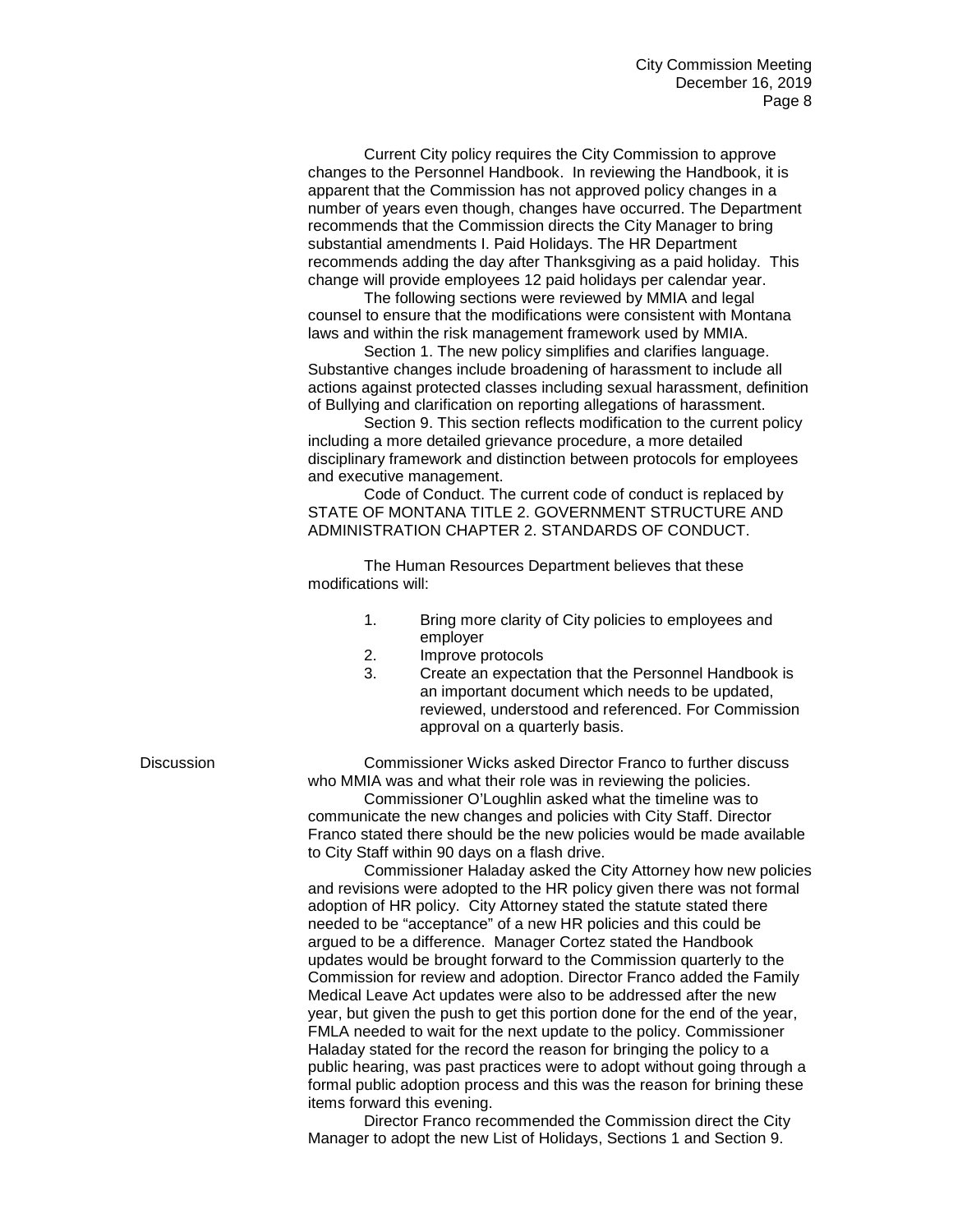Public Comment Mayor Pro Tem Haladay asked for public comment. None was

given.

**Motion Commissioner O'Loughlin moved to direct the City Manager to adopt the new listing of Holiday which includes the day after Thanksgiving, section 1, Section 9 and the standards of conduct as presented.** Commissioner Noonan seconded the motion. Interim City Clerk Clayborn called a roll call vote, as follows: Commissioner Wicks voted aye, Commissioner Noonan voted aye, Commissioner O'Loughlin voted aye and Mayor Pro Tem Haladay voted aye. **The motion carried, 4-0.**

## *Public Hearings* PUBLIC HEARINGS

A. CONSIDER FIRST PASSAGE OF AN ORDINANCE INCREASING LOT COVERAGE IN THE TWO RESIDENTIAL ZONING DISTRICTS R-1 AND R-2; INCREASING MAXIMUM BUILDING HEIGHT IN RESIDENTIAL ZONING DISTRICTS: R-1, R-2 AND R-3, RESIDENTIAL OFFICE DISTRICT R-4, AND GENERAL COMMERCIAL DISTRICT B2, AND ELIMINATING MINIMUM LOT SIZES FOR MULTIPLE DWELLING UNITS IN THE R-3, R-4/R-O ZONING DISTRICTS BY AMENDING CHAPTER 4 OF TITLE 11 OF THE HELENA CITY CODE.

Staff Report Community Development Director Sharon Haugen reported the City Commission has articulated its desire to expand housing opportunities, implement the city's 2019 Housing Strategy and meet the goals set in the 2018 Tri-County Housing Needs Assessment. Presently the City has a vacancy rate of below 3% for both rental and home ownership opportunities. The City's 2019 Housing Strategy includes removal of regulatory barriers that impede housing development. The 2018 Tri-County Housing Needs Assessment recommends zoning updates and adoption of flexible in development regulations.

Staff and the Housing Task Force (HTF) determined that the current allowances for height, lot coverage, and lot area are overly restrictive and prevent residents from improving or expanding properties in areas where non-conforming structures are often prevalent (due partly to housing units predating the passage of zoning codes). Such regulatory barriers create the following challenges: Lot Coverage

Landowners may be stymied from making necessary home alterations or adding additional units that is otherwise permitted by right due to not having a large enough building envelope or the ability to build upon existing residences or accessory structures.

• Building Height

Currently City code limits heights. Proposed changes will allow developers and landowners opportunities to build up thus producing more density/units per development.

Lot Area

Currently City code does not allow for multifamily dwellings units that might otherwise be permitted by right in the R-3, R-4 and R-O residential zoning districts. Multifamily dwellings increase density and increase housing stock.

The proposed changes to city code were presented to the City Commission and Lewis and Clark County Board of Commissioners at a Joint Work Session on May 7, 2019 and to the Zoning Commission at a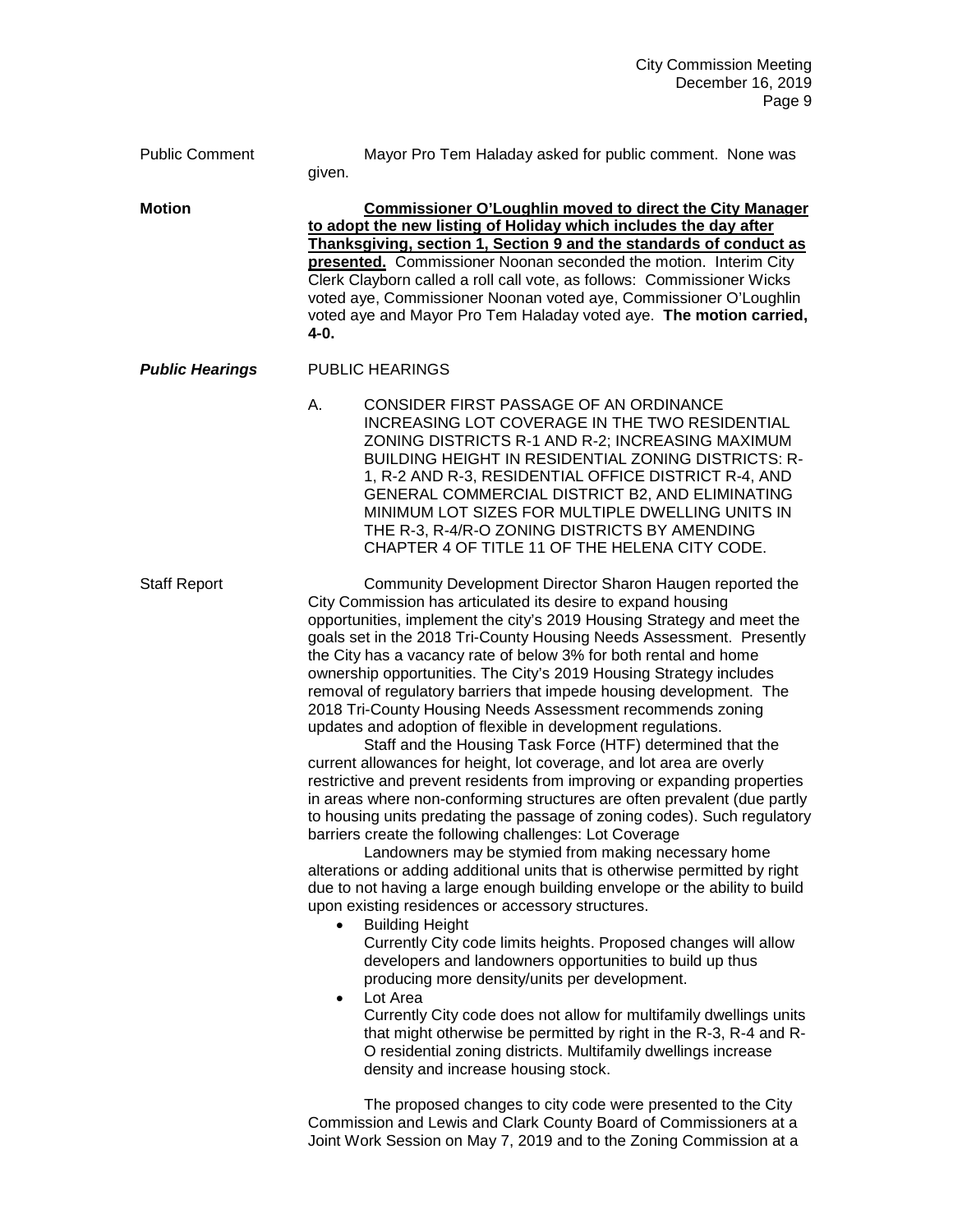work session on October 8, 2019 ahead of a public hearing on December 3, 2019. The district dimensional standard changes proposed are as follows:

Increase lot coverage allowance in the R-1 and R-2 (Residential) Districts from 30% with an additional 5% for a porch to 40% Increase the maximum height allowances as follows:

R-1/R-2 (Residential) Districts increase from 24 feet to 30 feet

R-3 (Residential) District increase from 24 feet to 36 feet

R-4 (Residential) and R-O (Residential-Office) increase from 36 feet to 42 feet

B-2 (General Commercial District) increase from 42 feet to 60 feet Remove lot area requirements as follows:

R-3 (Residential) District from 2,000 square feet per dwelling unit for multiple dwelling units to zero (0) square feet

R-4 (Residential)/R-O (Residential-Office) Districts from 1,200 square feet per dwelling unit for multiple dwelling units to zero (0) square feet

On December 3, 2019, the City of Helena Zoning Commissioners voted unanimously (5:0) to recommend approval of an ordinance to change the aforementioned district dimensional standards by amending Chapter 4 of Title 11 of the Helena City Code.

To increase housing development and density within the city by removing regulatory barriers. With the recommended dimensional standard changes noted above, the City will address housing goals by increasing dwelling unit supply while also protecting the character and quality of the city's neighborhoods.

The recommended dimensional standard changes to the 5 Zoning Districts will remove regulatory barriers in three areas: Lot Coverage, Building Height and Lot Area. Such changes are expected to increase housing stock in the City. Higher density residential development within city limits may produce lower resource(s) and infrastructural impacts.

Expected increases in housing supply may not be enough to keep up with demand in a growing city.

Community Development Director Haugen recommended approval of a first passage of an Ordinance increasing lot coverage in the two Residential Zoning Districts R-1 and R-2; increasing maximum building height in Residential Zoning Districts: R-1, R-2 and R-3, Residential Office District R-4, and General Commercial District B2, and eliminating minimum lot sizes for multiple dwelling units in the R-3, R-4/R-O Zoning Districts by amending Chapter 4 of Title 11 of the Helena City Code.

Discussion Commissioner O'Loughlin asked Ms. Ray to give the Commissioner guidance if there were any items or broad scope ideas which would be missed even with the adoption of this item and should be addressed in the upcoming year. Ms. Ray stated referenced regulatory barriers in the current Zoning Code which could be addressed.

> Mayor Pro Tem Haladay asked Ms. Ray to elaborate on the lot area requirements within the ordinance.

Commissioner Wicks asked if there had been any public commentary received in reference to the ordinance. Ms. Ray stated the public commentary received had been from several developers and nonprofit agencies, which were generally positive and supportive of the changes as being reasonable.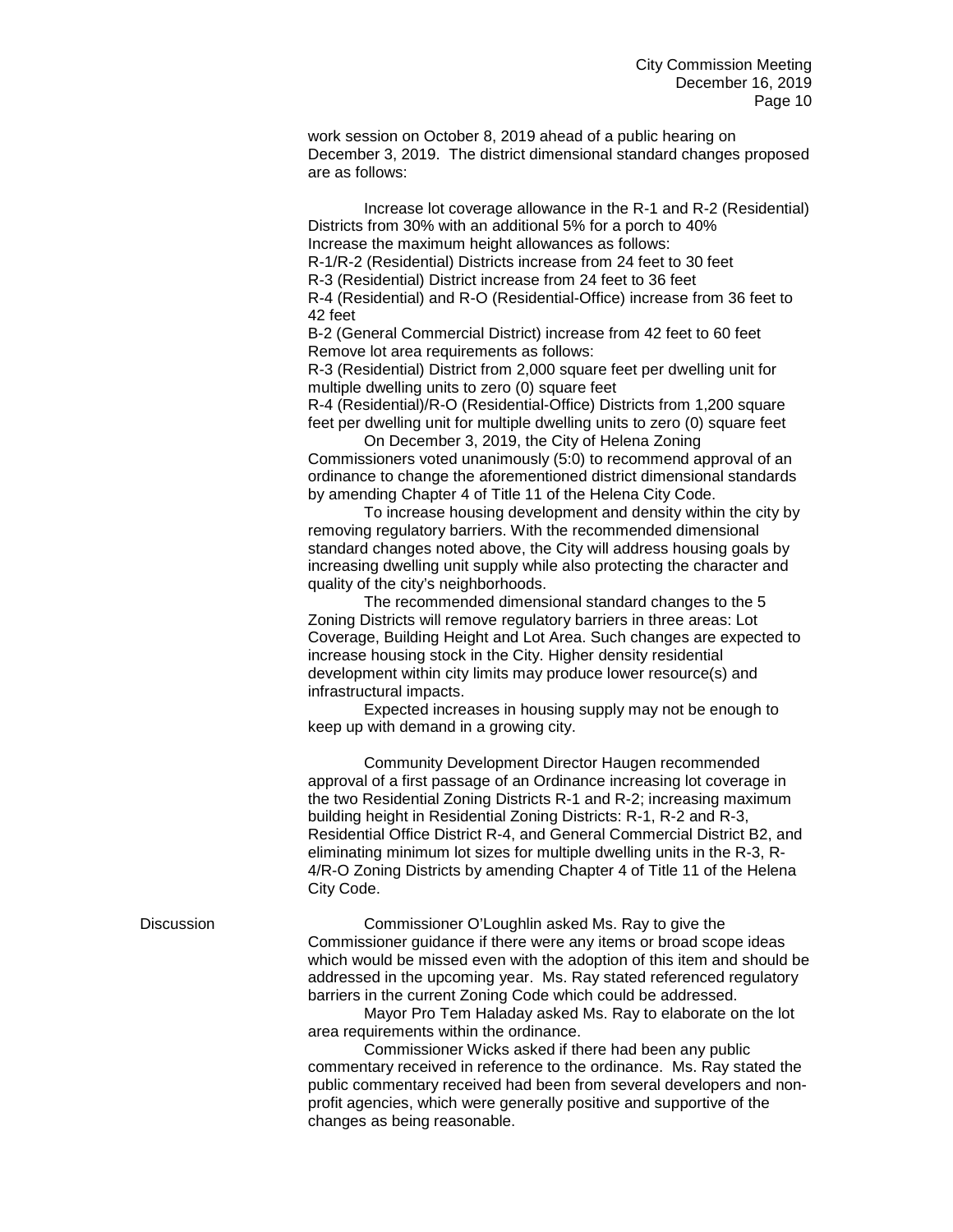| <b>Public Testimony</b> | Mayor Pro Tem Haladay declared the public portion of the<br>hearing open and asked if there was anyone wishing to address the<br>Commission.<br>Bill Hess, 409 Raymond Street, expressed concern over the<br>ordinance, as it pertains the possibility to building structures which with a<br>greater density, and perhaps taller structures, and without addressing<br>parking when allowing for larger density.                                                                                                                                                                                                                                                                                                                                                                                                                                                                                                                                                                                                                                                                                                                                                                                                                                    |
|-------------------------|------------------------------------------------------------------------------------------------------------------------------------------------------------------------------------------------------------------------------------------------------------------------------------------------------------------------------------------------------------------------------------------------------------------------------------------------------------------------------------------------------------------------------------------------------------------------------------------------------------------------------------------------------------------------------------------------------------------------------------------------------------------------------------------------------------------------------------------------------------------------------------------------------------------------------------------------------------------------------------------------------------------------------------------------------------------------------------------------------------------------------------------------------------------------------------------------------------------------------------------------------|
| <b>Motion</b>           | <b>Commissioner Noonan moved to approve to approve first</b><br>passage of an Ordinance increasing lot coverage in the two<br><b>Residential Zoning Districts R-1 and R-2; increasing maximum</b><br>building height in Residential Zoning Districts: R-1, R-2 and R-3,<br>Residential Office District R-4, and General Commercial District B2.<br>and eliminating minimum lot sizes for multiple dwelling units in the<br>R-3, R-4/R-O Zoning Districts by amending Chapter 4 of Title 11 of<br>the Helena City Code. Commissioner O'Loughlin seconded the motion.                                                                                                                                                                                                                                                                                                                                                                                                                                                                                                                                                                                                                                                                                  |
| <b>Discussion</b>       | Commissioner Noonan offered support for the ordinance and<br>thanked staff for their work on this item.<br>Commissioner Haladay spoke to the concerns expressed<br>regarding density and stated he felt this ordinance would help to move<br>the development of the City forward in an incremental thoughtful manner<br>and would be one more way to offer affordable housing within the City.<br>Commissioner O'Loughlin echoed the other comments and<br>stated this would be an ongoing discussion, and this ordinance was just<br>one tool in order to continue offering affordable housing to the City<br>residents.                                                                                                                                                                                                                                                                                                                                                                                                                                                                                                                                                                                                                            |
| <b>Vote</b>             | Interim City Clerk Clayborn called a roll call vote, as follows:<br>Commissioner Wicks voted aye, Commissioner Noonan voted aye<br>Commissioner O'Loughlin voted aye and Mayor Pro Tem Haladay<br>voted aye. The motion carried, 4-0.<br>CONSIDER FIRST PASSAGE OF AN ORDINANCE REVISING<br>В.                                                                                                                                                                                                                                                                                                                                                                                                                                                                                                                                                                                                                                                                                                                                                                                                                                                                                                                                                       |
|                         | THE CONDITIONAL USE PERMIT PROCESS BY AMENDING<br>CHAPTER 3 OF TITLE 11 OF THE HELENA CITY CODE TO<br>PROVIDE BETTER GUIDANCE FOR APPLICANTS AND<br><b>DECISION MAKERS.</b>                                                                                                                                                                                                                                                                                                                                                                                                                                                                                                                                                                                                                                                                                                                                                                                                                                                                                                                                                                                                                                                                          |
| <b>Staff Report</b>     | Community Development Director Sharon Haugen introduced<br>City Planner Lucy Gengler to present the staff recommendations to the<br>Commission. Ms. Gengler reported chapter 3 of Title 11 of the City Code<br>contains language to guide the process for a Conditional Use Permit<br>(CUP) including CUP limitations, application requirements, application<br>review, the role of the Zoning and City Commissions, conditions of<br>approval and cessation, or change of conditional uses.<br>On December 3, 2019 the Zoning Commission held a public<br>hearing on revising the Conditional Use Permit chapter and reviewed the<br>proposed Ordinance. The Commissioners discussed the language in<br>factors number 6 in Section 11-3-4 (B) which states, "Whether the use<br>will substantially impede the Helena Climate Change Action Plan." The<br>commission expressed concern that "will substantially impede" was a<br>difficult standard and that " is consistent with" would better express the<br>intent of that factor. The Zoning Commission voted 5:0 to approve the<br>Ordinance as amended.<br>Staff held a joint work session on August 13, 2019 with the<br>Zoning Commission and the City Commission and received direction to |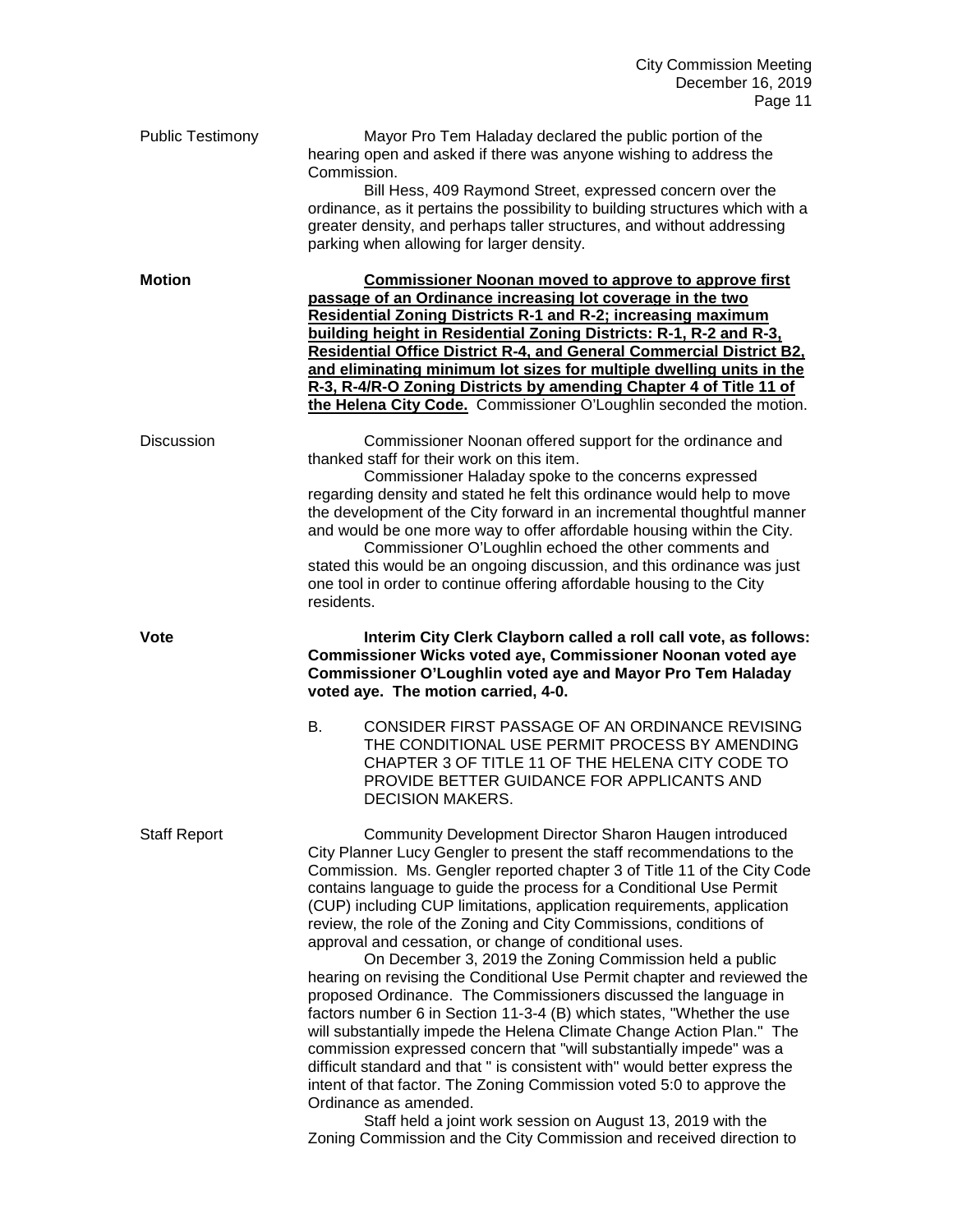evaluate the current CUP Chapter to increase language clarity and better define the decision-making parameters.

Staff then held two work sessions on October 8, 2019 and again on November 12, 2019 with the Zoning Commission to review other communities' regulations, past CUP applications, and the current Helena review process.

Amendments to Chapter 3 of Title 11 are proposed in the attached Ordinance. The proposed Ordinance impacts five (5) major areas: 1. CUP Review Standards; 2. CUP Impact Evaluation; 3. CUP Mitigating Conditions; 4. Changing Conditions and 5. CUP Revocation.

1. CUP Review Standards. The review criteria language is changed from "significantly increase" or will not "significantly reduce or impair" to will not "adversely impact". This change provides the City Commission with better standards for review. Currently, the language requires the City Commission to find that a use will not "significant increase" the risk to public health, safety, or general welfare; or will not "significantly reduce or impair" the peaceful use of existing property or improvements in the vicinity of the proposed CUP. This language is vague and it is replaced by "adverse impacts" in these areas.

2. CUP Impact Evaluation. This second change is proposed to enhance evaluation of impacts by the proposed CUP. The existing factors have been reorganized and clarified and new factors have been added. A greater emphasis on impacts to adjacent properties and the larger neighborhood is a new focus. Clearer direction for considering public input is also included.

3. CUP Mitigating Conditions. Possible conditions of approval are enumerated in the chapter to provide more direction to the Zoning and City Commissions. This change includes a list of conditions that can be considered to mitigate the impacts of a proposed CUP. This list is intended to provide the City and Zoning Commissions with guidance for the types of conditions that might can be mitigated. Nine conditions are proposed, but other conditions can be supported. This list is expected to be beneficial to the applicant and can help provide predictability to the process.

4. Changing Conditions. The fourth change is intended to fill a gap in the limitations to a CUP approval as it relates to changes in the site plan as a CUP is developed. It is important to have a process in place to be able to determine if a "material change" has occurred in a CUP. Currently this is not a standard in Chapter 3. This change will allow staff to work with applicants to keep CUPs up to date.

5. CUP revocation. The fifth substantive change to the ordinance comes in the section regarding the ability to revoke a CUP. The proposed Ordinance would include a new process with standards to revoke a CUP that is not in compliance with the approved conditions or has ceased to operate on the property.

Discussion Commissioner O'Loughlin asked if this would impact all CUP's or just the CUP's going forward. City Attorney Jodoin stated this would impact all the CUP's going forward.

Commissioner Haladay asked if there were any current CUP's which may be impacted by the revisions. Ms. Gengler stated the only current CUP which could possibly be impacted was in the very